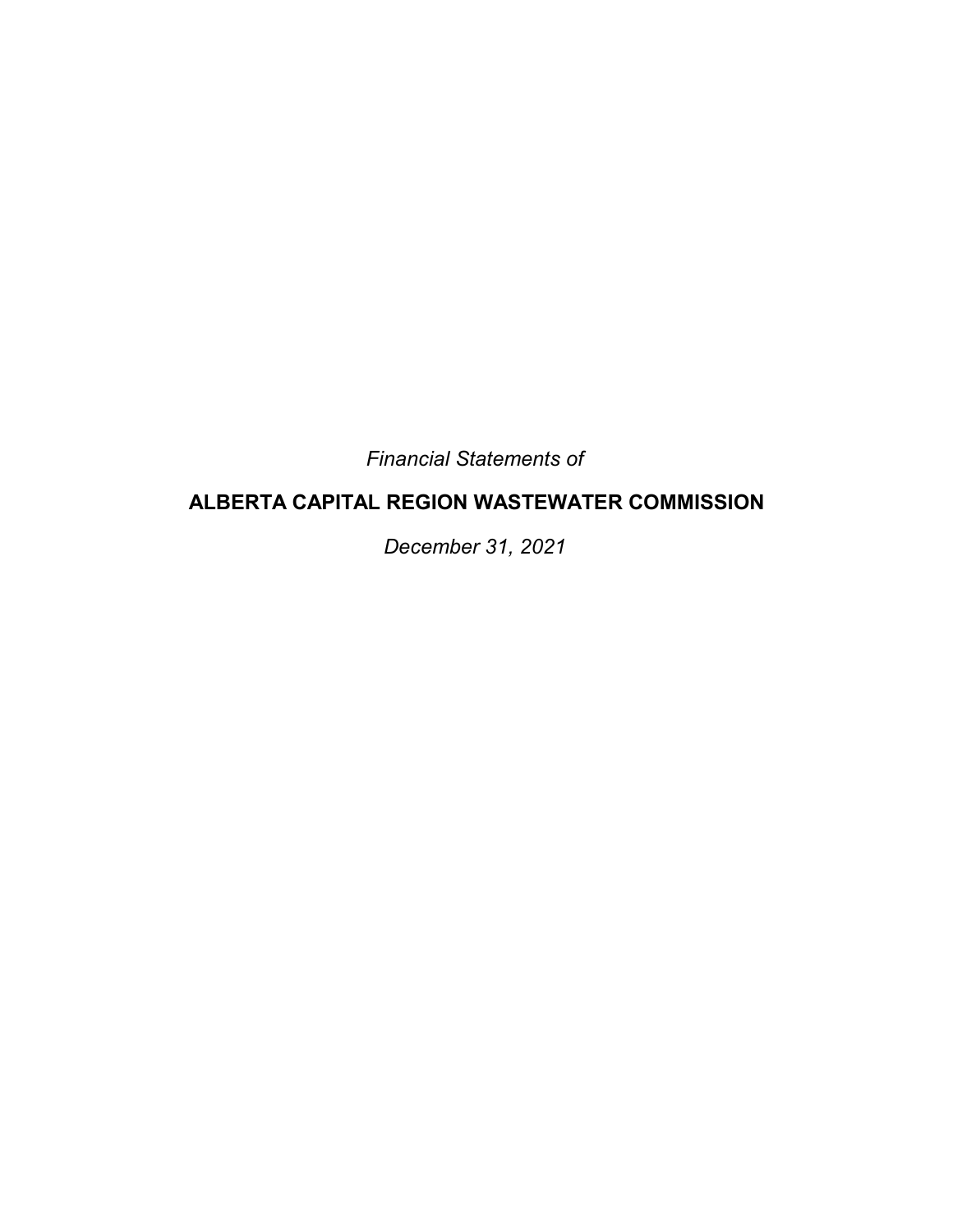# **Independent auditor's report**

#### To the Members of the **Alberta Capital Region Wastewater Commission**

#### **Opinion**

We have audited the financial statements of the **Alberta Capital Region Wastewater Commission** [the "Commission"], which comprise the statement of financial position as at December 31, 2021, and the statement of operations and accumulated surplus, statement of change in net debt and statement of cash flows for the year then ended, and notes to the financial statements, including a summary of significant accounting policies.

In our opinion, the accompanying financial statements present fairly, in all material respects, the financial position of the Commission as at December 31, 2021, and its results of operations and its cash flows for the year then ended in accordance with Canadian public sector accounting standards.

#### **Basis for opinion**

We conducted our audit in accordance with Canadian generally accepted auditing standards. Our responsibilities under those standards are further described in the *Auditor's responsibilities for the audit of the financial statements*  section of our report. We are independent of the Commission in accordance with the ethical requirements that are relevant to our audit of the financial statements in Canada, and we have fulfilled our other ethical responsibilities in accordance with these requirements. We believe that the audit evidence we have obtained is sufficient and appropriate to provide a basis for our opinion.

#### **Responsibilities of management and those charged with governance for the financial statements**

Management is responsible for the preparation and fair presentation of the financial statements in accordance with Canadian public sector accounting standards, and for such internal control as management determines is necessary to enable the preparation of financial statements that are free from material misstatement, whether due to fraud or error.

In preparing the financial statements, management is responsible for assessing the Commission's ability to continue as a going concern, disclosing, as applicable, matters related to going concern and using the going concern basis of accounting unless management either intends to liquidate the Commission or to cease operations, or has no realistic alternative but to do so.

Those charged with governance are responsible for overseeing the Commission's financial reporting process.

#### **Auditor's responsibilities for the audit of the financial statements**

Our objectives are to obtain reasonable assurance about whether the financial statements as a whole are free from material misstatement, whether due to fraud or error, and to issue an auditor's report that includes our opinion. Reasonable assurance is a high level of assurance, but is not a guarantee that an audit conducted in accordance with Canadian generally accepted auditing standards will always detect a material misstatement when it exists. Misstatements can arise from fraud or error and are considered material if, individually or in the aggregate, they could reasonably be expected to influence the economic decisions of users taken on the basis of these financial statements.

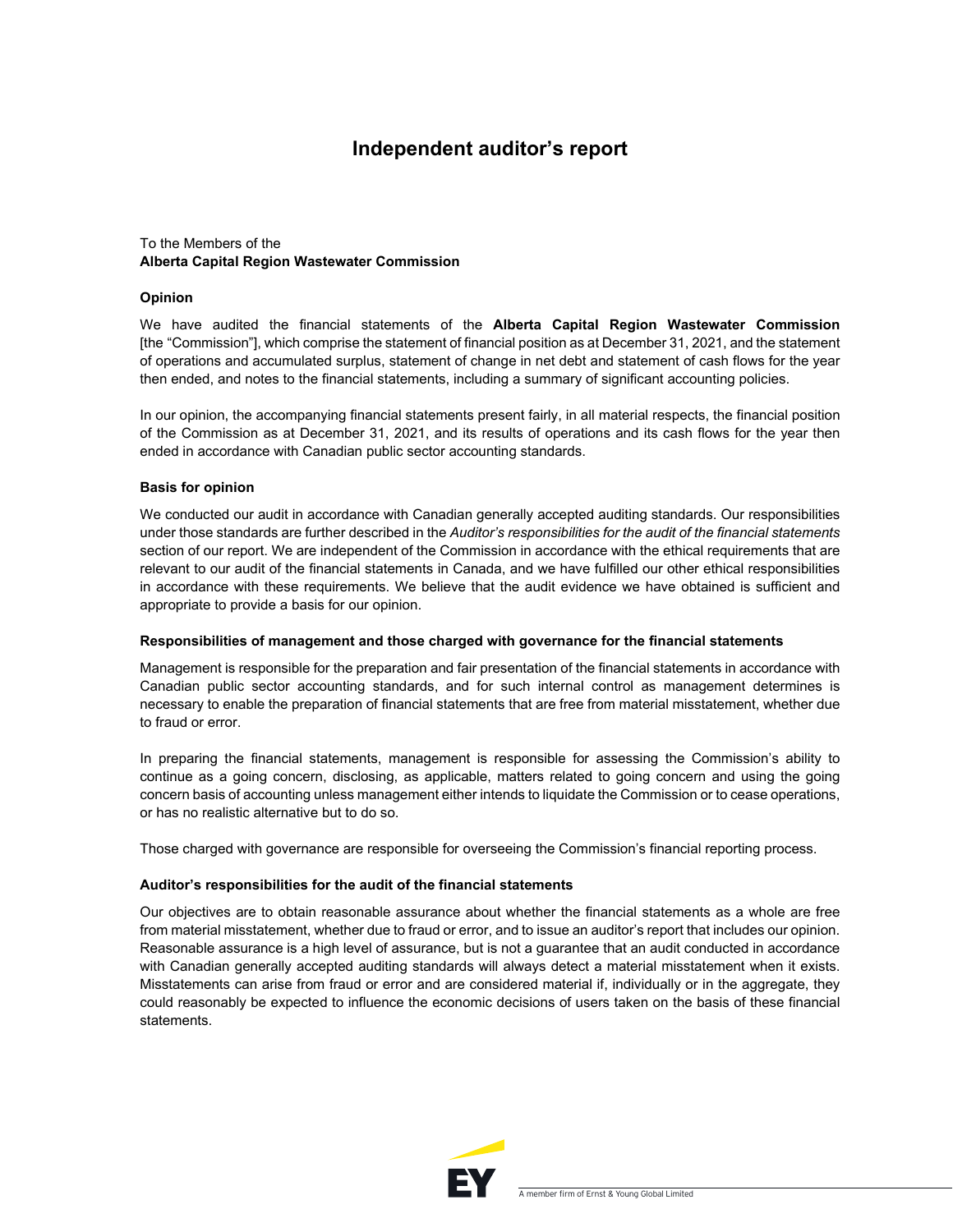As part of an audit in accordance with Canadian generally accepted auditing standards, we exercise professional judgment and maintain professional skepticism throughout the audit. We also:

- Identify and assess the risks of material misstatement of the financial statements, whether due to fraud or error, design and perform audit procedures responsive to those risks, and obtain audit evidence that is sufficient and appropriate to provide a basis for our opinion. The risk of not detecting a material misstatement resulting from fraud is higher than for one resulting from error, as fraud may involve collusion, forgery, intentional omissions, misrepresentations, or the override of internal control.
- Obtain an understanding of internal control relevant to the audit in order to design audit procedures that are appropriate in the circumstances, but not for the purpose of expressing an opinion on the effectiveness of the Commission's internal control.
- Evaluate the appropriateness of accounting policies used and the reasonableness of accounting estimates and related disclosures made by management.
- Conclude on the appropriateness of management's use of the going concern basis of accounting and, based on the audit evidence obtained, whether a material uncertainty exists related to events or conditions that may cast significant doubt on the Commission's ability to continue as a going concern. If we conclude that a material uncertainty exists, we are required to draw attention in our auditor's report to the related disclosures in the financial statements or, if such disclosures are inadequate, to modify our opinion. Our conclusions are based on the audit evidence obtained up to the date of our auditor's report. However, future events or conditions may cause the Commission to cease to continue as a going concern.
- Evaluate the overall presentation, structure and content of the financial statements, including the disclosures, and whether the financial statements represent the underlying transactions and events in a manner that achieves fair presentation.

We communicate with those charged with governance regarding, among other matters, the planned scope and timing of the audit and significant audit findings, including any significant deficiencies in internal control that we identify during our audit.

Edmonton, Canada March 18, 2022

Ernet + Young LLP

**Chartered Professional Accountants Licensed Public Accountants** 

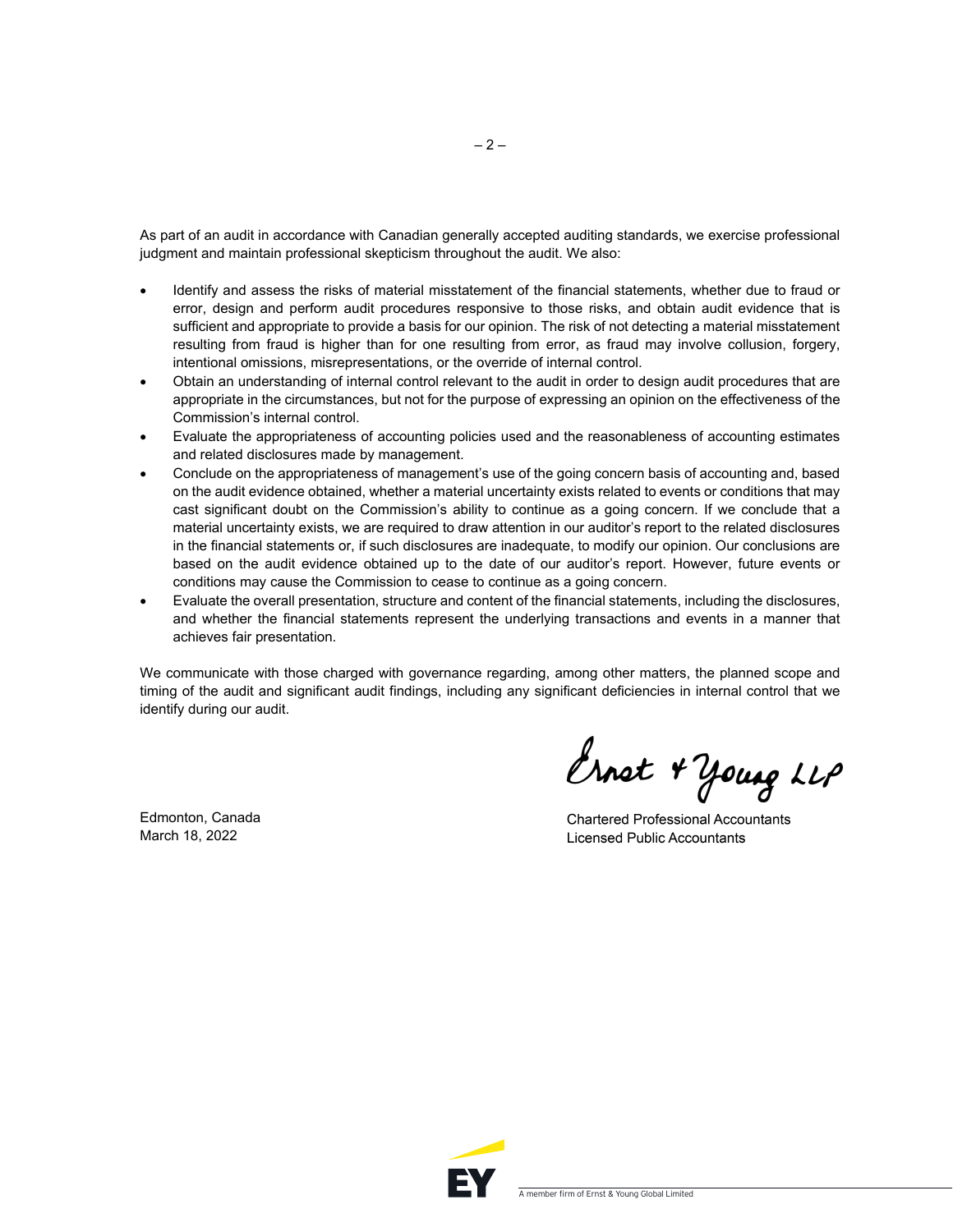# **ALBERTA CAPITAL REGION WASTEWATER COMMISSION STATEMENT OF FINANCIAL POSITION AS AT DECEMBER 31, 2021 (in 000's)**

|                                                    | 2021          | 2020        |
|----------------------------------------------------|---------------|-------------|
| <b>FINANCIAL ASSETS</b>                            |               |             |
| Cash                                               | 9,414<br>\$   | \$<br>8,337 |
| Receivables from Commission members (Note 13)      | 3,588         | 3,070       |
| Other receivables                                  | 887           | 1,041       |
| Investments (Note 4)                               | 9,099         | 72          |
|                                                    | 22,988        | 12,520      |
| <b>LIABILITIES</b>                                 |               |             |
| Accounts payable and accrued liabilities (Note 13) | 6,038         | 5,090       |
| Debt (Notes 5,12)                                  | 48,972        | 46,965      |
| Deferred revenues                                  | 375           |             |
| <b>Other liabilities</b>                           | 397           | 435         |
|                                                    | 55,782        | 52,490      |
| <b>NET DEBT</b>                                    | (32, 794)     | (39,970)    |
| <b>NON-FINANCIAL ASSETS</b>                        |               |             |
| Tangible capital assets (Note 6)                   | 225,765       | 220,815     |
| Inventory held for consumption                     | 958           | 854         |
| Prepaid expenses                                   | 99            | 145         |
|                                                    | 226,822       | 221,814     |
| <b>ACCUMULATED SURPLUS (Note 8)</b>                | 194,028<br>\$ | \$181,844   |

Contractual commitments and contingent liabilities (Note 10)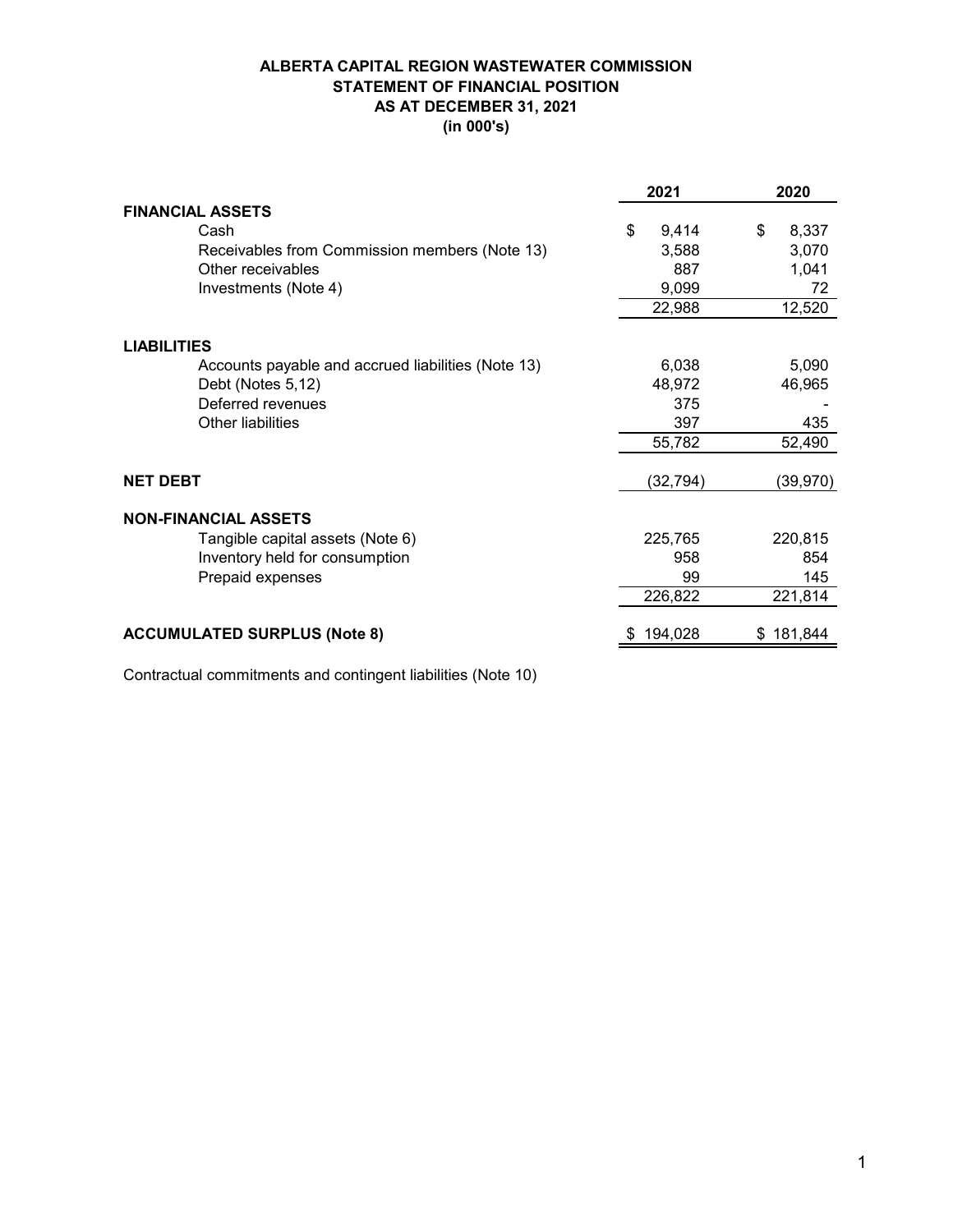# **ALBERTA CAPITAL REGION WASTEWATER COMMISSION STATEMENT OF OPERATIONS AND ACCUMULATED SURPLUS FOR THE YEAR ENDED DECEMBER 31, 2021 (in 000's)**

|                                                                                                | 2021<br><b>Actual</b> |                                        | 2021<br><b>Budget</b> |                                          | 2020<br><b>Actual</b> |                                        |
|------------------------------------------------------------------------------------------------|-----------------------|----------------------------------------|-----------------------|------------------------------------------|-----------------------|----------------------------------------|
| <b>REVENUES</b>                                                                                |                       |                                        |                       |                                          |                       |                                        |
| Treatment charges (Note 13)<br>Investment income<br>Government transfers<br>Other revenue      | \$                    | 48,781<br>30<br>783<br>94              | \$                    | 47,337<br>12<br>880<br>73                | \$                    | 43,127<br>15<br>673<br>75              |
| Total revenues                                                                                 |                       | 49,688                                 |                       | 48,302                                   |                       | 43,890                                 |
| <b>EXPENSES</b> (Note 9)                                                                       |                       |                                        |                       |                                          |                       |                                        |
| Plant/pump station<br>Corporate services<br>Engineering<br>Regulatory services<br><b>Board</b> |                       | 33,059<br>2,077<br>959<br>1,298<br>111 |                       | 34,651<br>2,067<br>1,093<br>1,392<br>139 |                       | 33,778<br>2,114<br>899<br>1,311<br>117 |
| Total expenses                                                                                 |                       | 37,504                                 |                       | 39,342                                   |                       | 38,219                                 |
| <b>Excess of revenues over expenses</b>                                                        |                       | 12,184                                 |                       | 8,960                                    |                       | 5,671                                  |
| Accumulated surplus at beginning of year                                                       |                       | 181,844                                |                       | 181,844                                  |                       | 176,173                                |
| Accumulated surplus at end of year                                                             | \$                    | 194,028                                |                       | \$190,804                                |                       | \$181,844                              |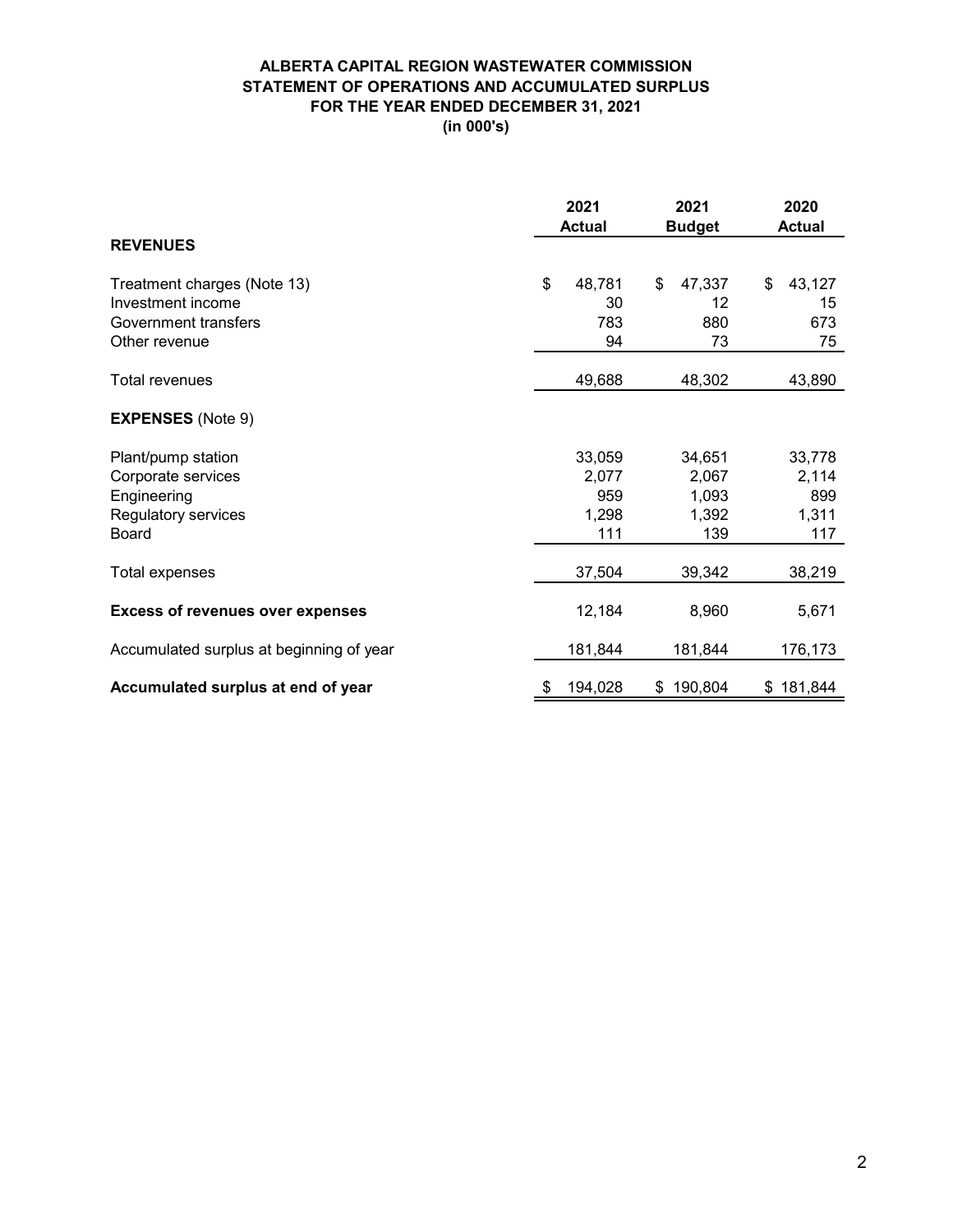# **ALBERTA CAPITAL REGION WASTEWATER COMMISSION STATEMENT OF CHANGE IN NET DEBT FOR THE YEAR ENDED DECEMBER 31, 2021 (in 000's)**

|                                                                                                                                                                                                                                                       | 2021<br><b>Actual</b>                                    | 2021<br><b>Budget</b>            |                                                        |
|-------------------------------------------------------------------------------------------------------------------------------------------------------------------------------------------------------------------------------------------------------|----------------------------------------------------------|----------------------------------|--------------------------------------------------------|
| <b>Excess of revenues over expenses</b><br>Acquisition of tangible capital assets<br>Amortization of tangible capital assets<br>Loss on disposal of tangible capital assets<br>Change in inventory held for consumption<br>Change in prepaid expenses | \$<br>12,184<br>(13, 997)<br>8,643<br>404<br>(104)<br>46 | \$<br>8,960<br>(24,000)<br>8,500 | \$<br>5.671<br>(16, 650)<br>8,872<br>528<br>(46)<br>64 |
| Change in net debt<br>Net debt at beginning of year                                                                                                                                                                                                   | 7,176<br>(39, 970)                                       | (6, 540)<br>(39, 970)            | (1, 561)<br>(38, 409)                                  |
| Net debt at end of year                                                                                                                                                                                                                               | (32, 794)                                                | (46, 510)<br>\$.                 | (39, 970)<br>\$                                        |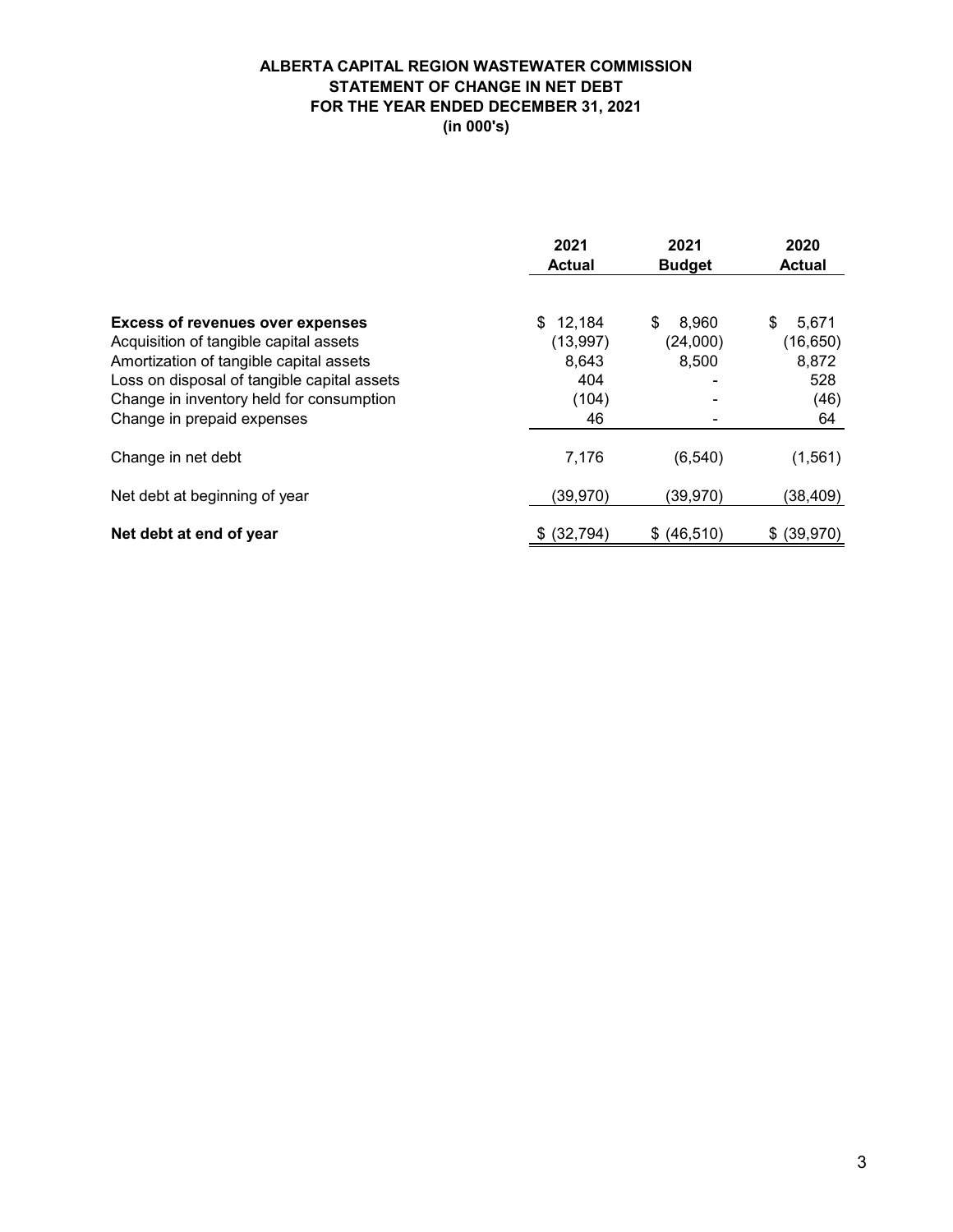# **ALBERTA CAPITAL REGION WASTEWATER COMMISSION STATEMENT OF CASH FLOWS FOR THE YEAR ENDED DECEMBER 31, 2021 (in 000's)**

|                                                            | 2021         | 2020         |
|------------------------------------------------------------|--------------|--------------|
| <b>Cash flows from operating transactions</b>              |              |              |
| Cash receipts from members, government transfers and other | \$<br>49,295 | \$<br>43,202 |
| Cash paid to employees                                     | (6, 365)     | (6, 198)     |
| Cash paid to suppliers                                     | (21, 294)    | (20, 809)    |
| Interest received                                          | 30           | 20           |
| Interest on debt                                           | (1, 284)     | (1,290)      |
| Deferred revenue                                           | 375          |              |
|                                                            | 20,757       | 14,925       |
| Cash flows from capital transactions                       |              |              |
| Acquisition of tangible capital assets                     | (12, 659)    | (14,978)     |
| <b>Cash flows from investing transactions</b>              |              |              |
| Decrease (Increase) in investments                         | (9,027)      | 6            |
| <b>Cash flows from financing transactions</b>              |              |              |
| Proceeds from debt                                         | 6,000        | 8,000        |
| Repayment of debt                                          | (3,994)      | (3,635)      |
|                                                            | 2,006        | 4,365        |
| Increase in cash                                           | 1,077        | 4,318        |
| Cash, beginning of year                                    | 8,337        | 4,019        |
| Cash, end of year                                          | \$<br>9,414  | \$<br>8,337  |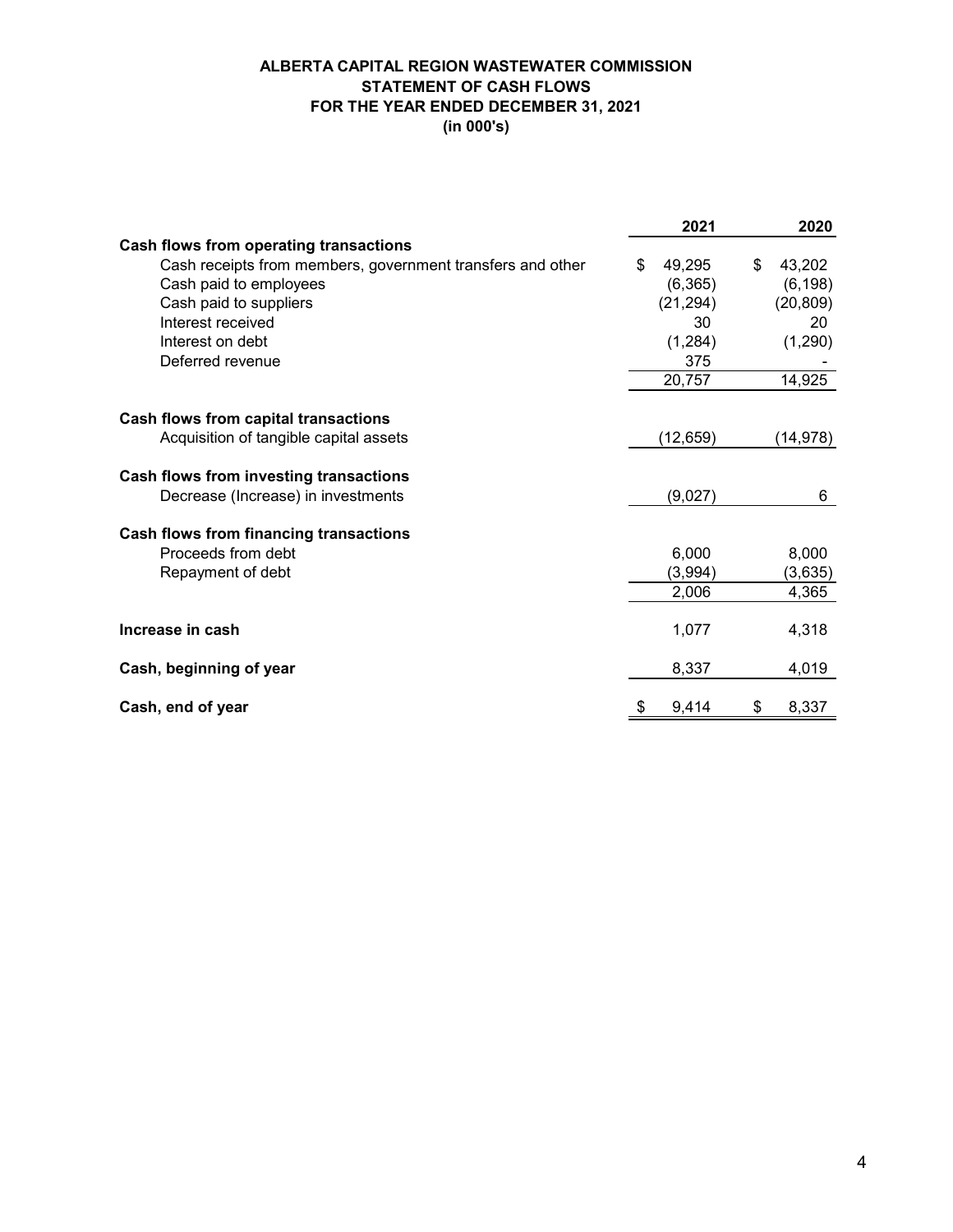#### **1. NATURE OF THE ORGANIZATION**

The Alberta Capital Region Wastewater Commission (the "Commission") is constituted under the *Municipal Government Act*. Alberta Regulation 129/85 established the Commission in May 1985 for the purposes of constructing, maintaining, controlling, and managing a regional wastewater treatment system.

The members of the Commission include City of Beaumont, City of Fort Saskatchewan, City of Leduc, City of Spruce Grove, City of St. Albert, Town of Bon Accord, Town of Gibbons, Town of Morinville, Town of Stony Plain, Leduc County, Parkland County, Strathcona County, and Sturgeon County.

The Commission is exempt from income taxation under section 149 of the *Income Tax Act* (Canada).

## **2. SIGNIFICANT ACCOUNTING POLICIES**

The financial statements are prepared by management in accordance with Canadian public sector accounting standards and reflect the following policies:

#### Basis of Accounting

The financial statements are prepared using the accrual basis of accounting. Revenues are recognized in the period in which the transactions or events occur and are measurable. Expenses are recognized in the period goods and services are consumed, or a liability is incurred.

#### Investments

Investments consist of guaranteed investment certificates and deposits that are redeemable at the Commission's discretion. When there has been a loss in value that is other than a temporary decline in value, the respective investment is written down to recognize the loss.

#### Revenue Recognition

Government transfers are recognized in the financial statements as revenues in the period in which events giving rise to the transfer occur, providing the transfers are authorized, any eligibility criteria have been met, and reasonable estimates of the amounts can be made.

Treatment charges, investment and other revenue are recognized as revenue when earned and collection is reasonably assured.

#### Non-financial Assets

Non-financial assets are not available to discharge existing liabilities and are held for use in the provision of services. They have useful lives extending beyond the current year and are not intended for sale in the ordinary course of operations.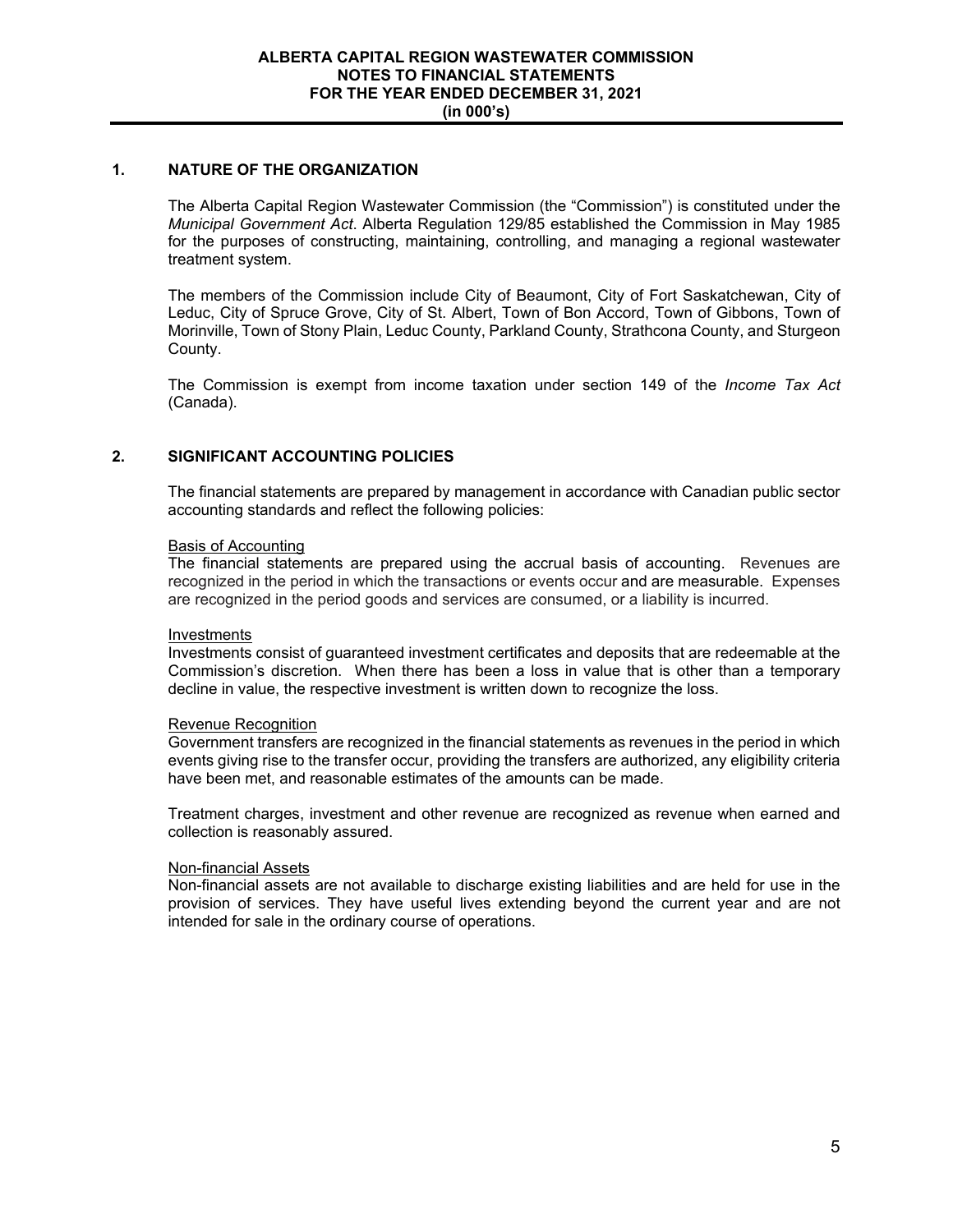## **2. SIGNIFICANT ACCOUNTING POLICIES (continued)**

#### (i) Tangible capital assets

Tangible capital assets are recorded at cost, which includes amounts that are directly attributable to acquisition, construction, development or betterment of the asset. The cost, less residual value, of the tangible capital assets, is amortized on a straight-line basis over their estimated useful lives as follows:

| Asset                         | Useful Life - Years |
|-------------------------------|---------------------|
| <b>Engineering Structures</b> | $5 - 75$            |
| Machinery & Equipment         | 10                  |

Assets under construction are not amortized until the asset is available for productive use.

(ii) Contributions of tangible capital assets

Tangible capital assets received as contributions are recorded at their fair value at the date of receipt and also are recorded as revenue.

#### (iii) Interest capitalization

The Commission does not capitalize interest costs associated with the acquisition or construction of a tangible capital asset.

(iv) Leased tangible capital assets

Leases that transfer substantially all of the benefits and risks incidental to ownership of property are accounted for as leased tangible capital assets. All other leases are accounted for as operating leases and the related payments are charged to expenses as incurred.

(v) Inventory held for consumption

Inventory held for consumption consists of spare parts used in the maintenance of Commission facilities and is valued at the lower of cost or replacement costs. Inventory items issued out are expensed to materials, goods, supplies and utilities. The cost of inventory is assigned by using the first-in-first-out cost formula.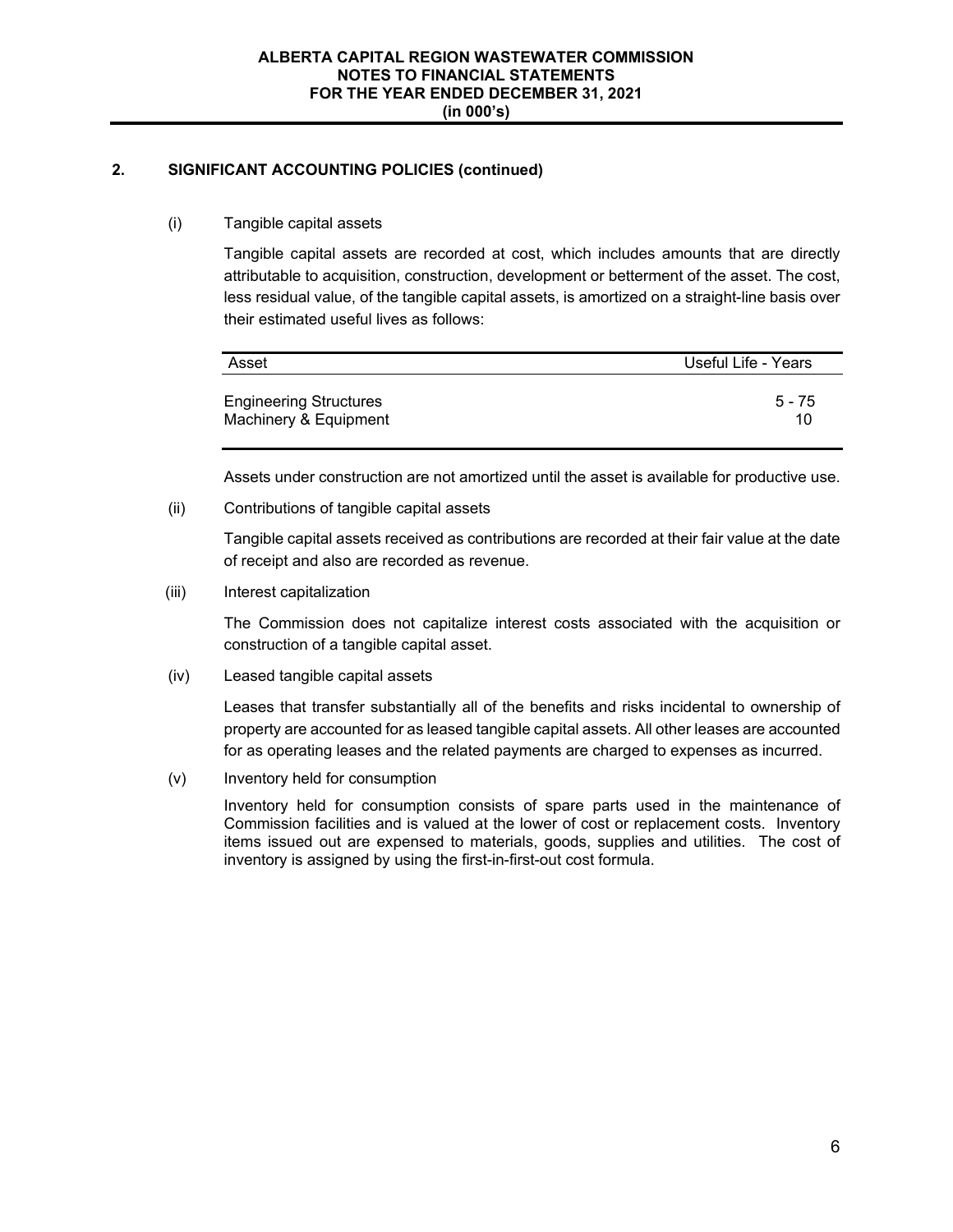## **2. SIGNIFICANT ACCOUNTING POLICIES (continued)**

#### Use of Estimates

The preparation of financial statements in conformity with Canadian public sector accounting standards requires management to make estimates and assumptions that affect the reported amounts of assets and liabilities and disclosures of contingent assets and liabilities at the date of the financial statements and the reported amounts of revenues and expenses during the reporting period. Accounts receivable are stated after evaluation as to their collectability and an appropriate allowance for doubtful accounts is provided where considered necessary. Amortization is based on the estimated useful lives of tangible capital assets. Actual results could differ from those estimates.

#### Deferred Revenues

Deferred revenues represent amounts received for which the related activities have yet to be performed. These amounts will be recognized as revenues in the period that the activities are performed.

## **3. FINANCIAL INSTRUMENTS**

The Commission's financial instruments consist of cash, investments, receivables from Commission members, other receivables, accounts payable and accrued liabilities, debt and other liabilities. It is management's opinion that the Commission is not exposed to significant interest, currency, or credit risk arising from these financial instruments. Long-term debt is initially recorded at fair value and subsequently measured at amortized cost using the effective interest rate method. Unless otherwise noted, the fair value of these financial instruments approximates their carrying value.

## **4. INVESTMENTS**

Investments consist of a notice demand account that bears interest at rates between 1.65% and 2.45% (2020 - 1.45% and 2.5%) with a maturity date of no more than 90 days' notice (2020 - 90 days' notice)**.**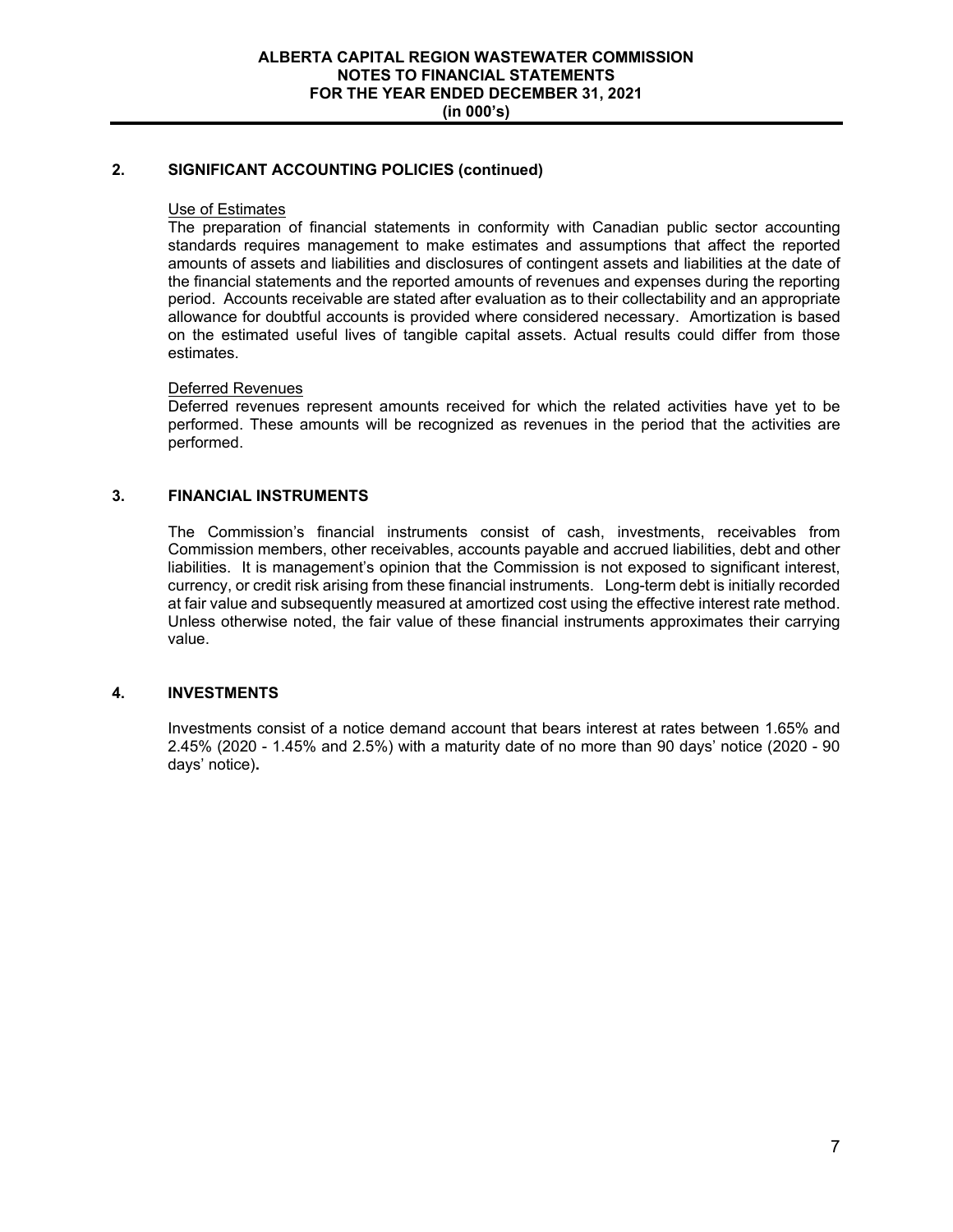#### **ALBERTA CAPITAL REGION WASTEWATER COMMISSION NOTES TO FINANCIAL STATEMENTS FOR THE YEAR ENDED DECEMBER 31, 2021 (in 000's)**

#### **5. DEBT**

|                                                                                                                                                                                        | 2021  | 2020  |
|----------------------------------------------------------------------------------------------------------------------------------------------------------------------------------------|-------|-------|
|                                                                                                                                                                                        |       |       |
| Debenture payable to the Province of Alberta due in semi-annual<br>instalments of \$217 including principal and interest, bears interest at<br>3.569% and matures June 15, 2026.       | 1,787 | 2,147 |
| Debenture payable to the Province of Alberta due in semi-annual<br>instalments of \$246 including principal and interest, bears interest at<br>2.769% and matures March 15, 2027.      | 2,492 | 2,906 |
| Debenture payable to the Province of Alberta due in semi-annual<br>instalments of \$243 including principal and interest, bears interest at<br>2.599% and matures September 17, 2027.  | 2,682 | 3,089 |
| Debenture payable to the Province of Alberta due in semi-annual<br>instalments of \$347 including principal and interest, bears interest at<br>3.586% and matures September 16, 2028.  | 4,264 | 4,791 |
| Debenture payable to the Province of Alberta due in semi-annual<br>instalments of \$123 including principal and interest, bears interest at<br>2.814 % and matures September 15, 2029. | 1,755 | 1,948 |
| Debenture payable to the Province of Alberta due in semi-annual<br>instalments of \$120 including principal and interest, bears interest at<br>2.385 % and matures September 15, 2030. | 1,926 | 2,116 |
| Debenture payable to the Province of Alberta due in semi-annual<br>instalments of \$287 including principal and interest, bears interest at<br>2.768 % and matures December 15, 2032.  | 5,406 | 5,821 |
| Debenture payable to the Province of Alberta due in semi-annual<br>instalments of \$209 including principal and interest, bears interest at<br>3.051 % and matures September 17, 2033. | 4,173 | 4,457 |
| Debenture payable to the Province of Alberta due in semi-annual<br>instalments of \$84 including principal and interest, bears interest at<br>3.051 % and matures September 17, 2033.  | 1,669 | 1,783 |
| Debenture payable to the Province of Alberta due in semi-annual<br>instalments of \$211 including principal and interest, bears interest at<br>3.201 % and matures December 17, 2033.  | 4,181 | 4,463 |
| Debenture payable to the Province of Alberta due in semi-annual<br>instalments of \$124 including principal and interest, bears interest at<br>2.872 % and matures March 15, 2034.     | 2,585 | 2,754 |
| Debenture payable to the Province of Alberta due in semi-annual<br>instalments of \$121 including principal and interest, bears interest at<br>2.552 % and matures December 16, 2034.  | 2,663 | 2,833 |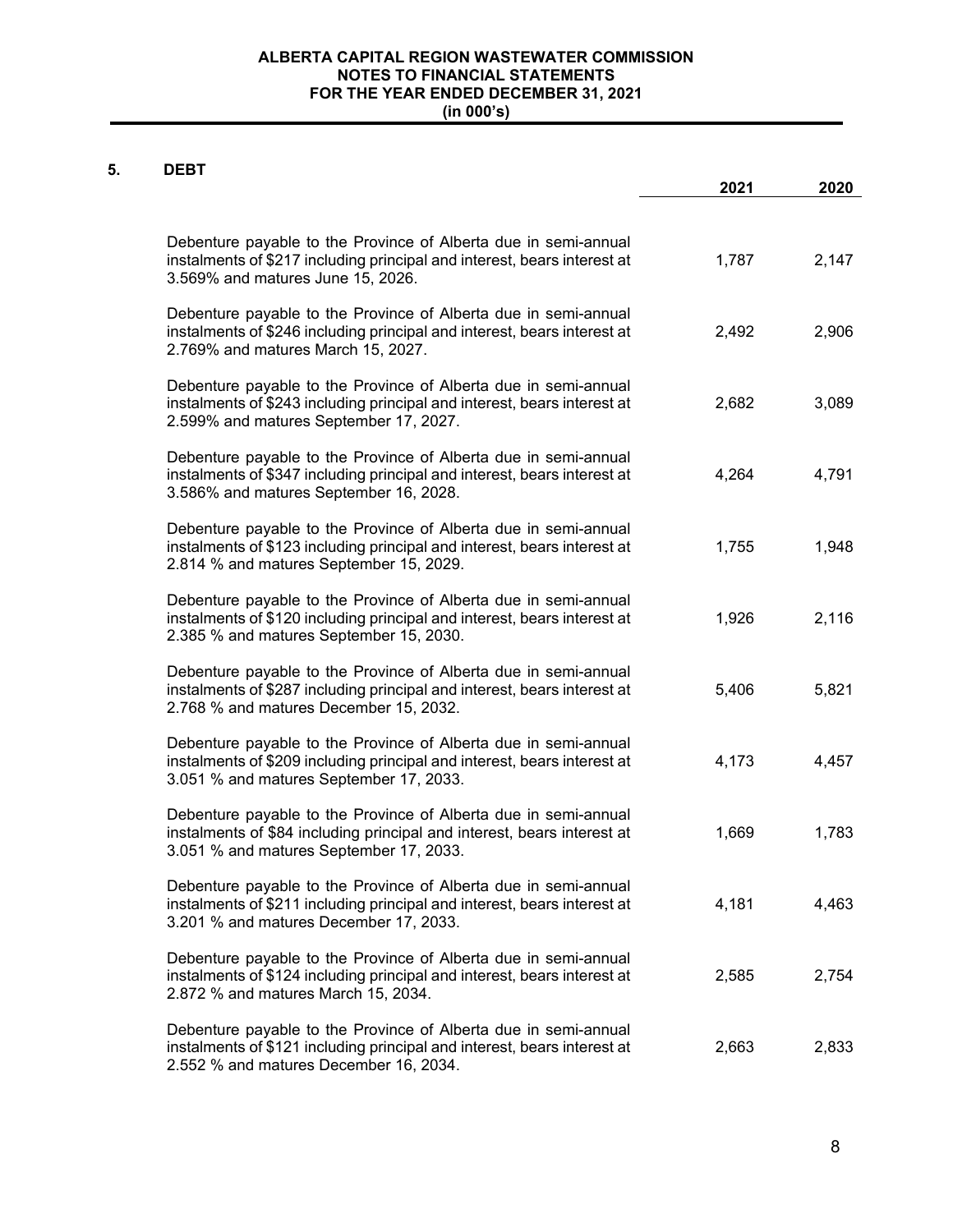## **5. DEBT (continued)**

| Debenture payable to the Province of Alberta due in semi-annual<br>instalments of \$194 including principal and interest, bears interest at<br>2.033 % and matures June 15, 2035.      | 4.565    | 4,857    |
|----------------------------------------------------------------------------------------------------------------------------------------------------------------------------------------|----------|----------|
| Debenture payable to the Province of Alberta due in semi-annual<br>instalments of \$114 including principal and interest, bears interest at<br>1.789 % and matures December 15, 2035.  | 2.824    | 3,000    |
| Debenture payable to the Province of Alberta due in semi-annual<br>instalments of \$114 including principal and interest, bears interest at<br>2.040 % and matures September 15, 2036. | 6.000    |          |
|                                                                                                                                                                                        | \$48,972 | \$46.965 |

Debt principal and interest amounts in each of the next five years and thereafter are as follows:

|                            | <b>Principal</b>    | <b>Interest</b>  | Total               |
|----------------------------|---------------------|------------------|---------------------|
| 2022<br>2023               | 4.455<br>S<br>4,581 | \$1,289<br>1,163 | 5,744<br>S<br>5,744 |
| 2024                       | 4,711               | 1,033            | 5,744               |
| 2025<br>2026               | 4,845<br>4,765      | 899<br>763       | 5,744<br>5,528      |
| <b>Balance to maturity</b> | 25,615              | 2,512            | 28,127              |
|                            | \$48,972            | \$7,659          | \$56,631            |

The Commission has a demand operating line of credit available for use, up to a maximum of \$2,000 bearing interest at prime rate (2020 - prime rate) and unsecured. As at December 31, 2021, nil (2020 - nil) was drawn against the available operating line of credit.

#### **6. TANGIBLE CAPITAL ASSETS**

|                                         |         |                    | <b>Machinery</b> |               |               |
|-----------------------------------------|---------|--------------------|------------------|---------------|---------------|
|                                         |         | <b>Engineering</b> | &                | 2021          | 2020          |
|                                         | Land    | <b>Structures</b>  | <b>Equipment</b> | <b>Totals</b> | <b>Totals</b> |
| Cost:                                   |         |                    |                  |               |               |
| Balance at beginning of year            | \$2,347 | \$356,263          | \$998            | \$359,608     | \$343,944     |
| Additions                               |         | 13,997             |                  | 13,997        | 16,650        |
| <b>Disposals</b>                        |         | (842)              |                  | (842)         | (986)         |
| Cost at end of year                     | 2,347   | 369,418            | 998              | 372,763       | 359,608       |
| <b>Accumulated amortization:</b>        |         |                    |                  |               |               |
| Balance at beginning of year            |         | 137,996            | 797              | 138,793       | 130,379       |
| Amortization in the year                |         | 8,584              | 59               | 8.643         | 8,872         |
| Accumulated amortization disposals      |         | (438)              |                  | (438)         | (458)         |
| Accumulated amortization at end of year |         | 146,142            | 856              | 146,998       | 138,793       |
| Net book value                          | \$2,347 | \$223,276          | \$<br>142        | \$225,765     | \$220,815     |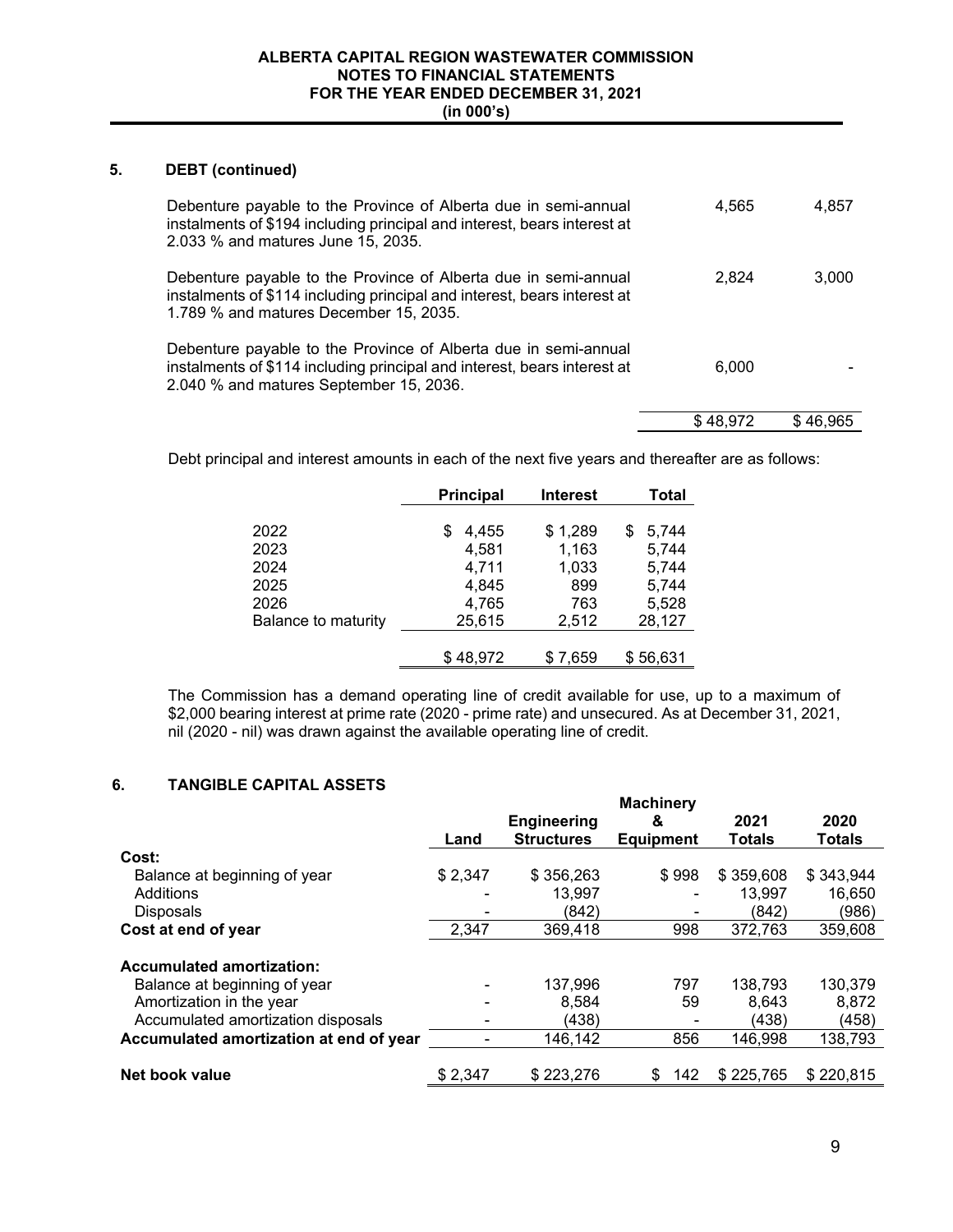## **6. TANGIBLE CAPITAL ASSETS (continued)**

The net book value of tangible capital assets includes \$7,995 (2020 - \$4,309) related to engineering structures in design or under construction that are not amortized in the year. Contributed tangible capital assets in 2021 were nil (2020 - nil).

## **7. EQUITY IN TANGIBLE CAPITAL ASSETS**

|                                                                       | 2021                               | 2020                                 |
|-----------------------------------------------------------------------|------------------------------------|--------------------------------------|
| Tangible capital assets<br>Accumulated amortization<br>Long-term debt | \$372,763<br>(146,998)<br>(48.972) | \$359,608<br>(138, 793)<br>(46, 965) |
|                                                                       | \$176,793                          | \$173,850                            |

# **8. ACCUMULATED SURPLUS**

|                                            | 2021         |   | 2020      |
|--------------------------------------------|--------------|---|-----------|
| Reserves<br>Capital                        | \$<br>11,366 | S | 3,672     |
| Operating                                  | 5,869        |   | 4,322     |
|                                            | 17,235       |   | 7,994     |
| Equity in tangible capital assets (Note 7) | 176,793      |   | 173,850   |
| Total accumulated surplus                  | \$194,028    |   | \$181,844 |

The capital reserve sets aside funds for the purpose of financing future capital acquisitions and development. This reserve is funded from annual surplus funds and disposals of capital assets. Surplus funds in excess of the required contribution to the operating reserve are contributed to the capital reserve.

The operating reserve was established to provide rate stability and to provide funds for years when unforeseen expenses or lost revenues accrue. It is maintained at a minimum balance of 10% and maximum of 15% of annual gross revenue. Increases to the reserve are funded from the annual surplus.

# **9. EXPENSES BY OBJECT**

|                                             | 2021          | 2021          | 2020          |
|---------------------------------------------|---------------|---------------|---------------|
|                                             | <b>Actual</b> | <b>Budget</b> | <b>Actual</b> |
|                                             |               |               |               |
| Salaries and benefits                       | 6,327<br>\$.  | 6,390<br>S    | 6,324<br>S    |
| Contracted and general services             | 16,410        | 17,965        | 16,949        |
| Materials, goods, supplies and utilities    | 4,065         | 3.716         | 3,679         |
| Purchased from other governments            | 357           | 1.361         | 589           |
| Interest                                    | 1,298         | 1.410         | 1,278         |
| Amortization                                | 8,643         | 8,500         | 8,872         |
| Loss on disposal of tangible capital assets | 404           |               | 528           |
|                                             | \$37,504      | \$39.324      | \$38,219      |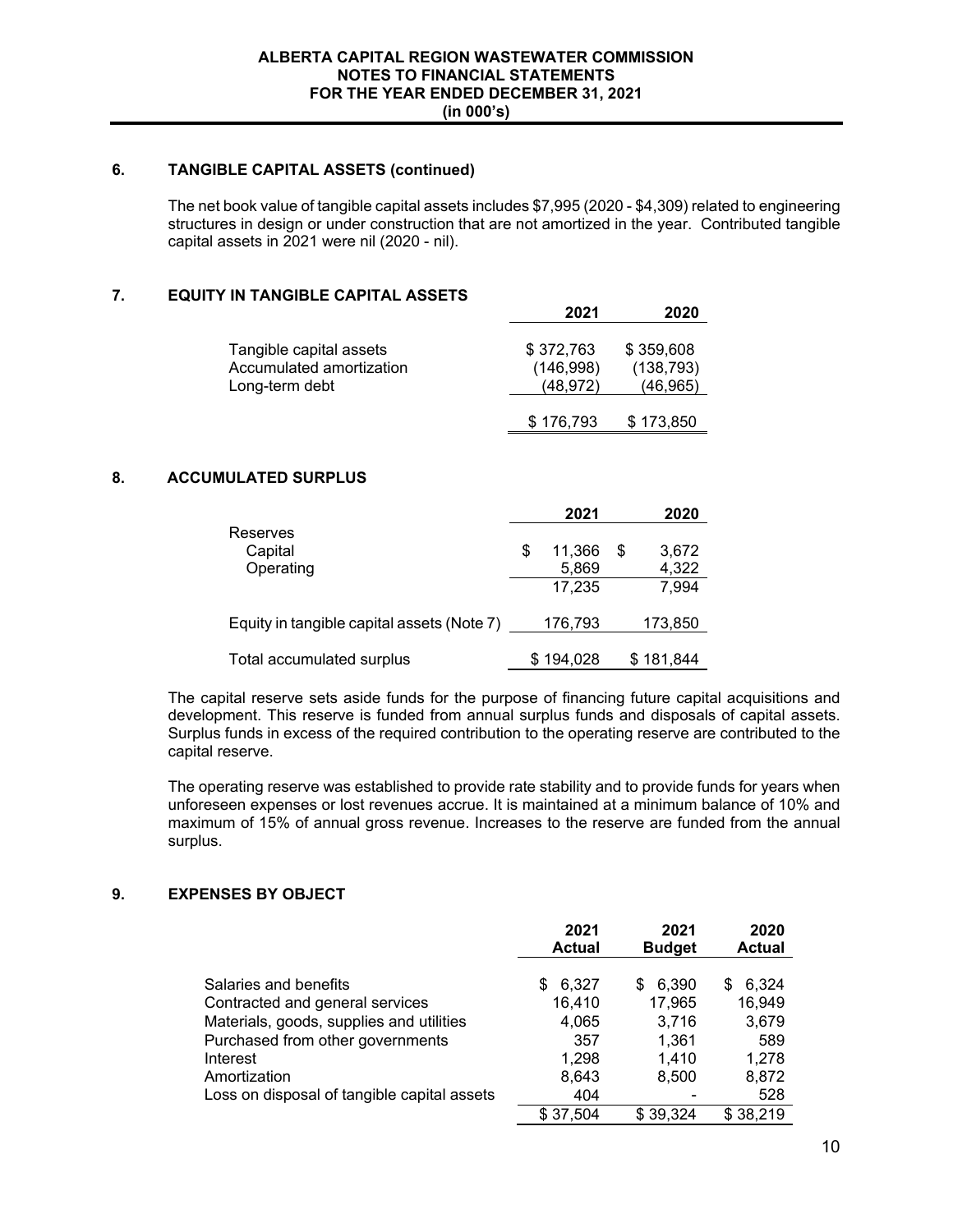#### **10. CONTRACTUAL COMMITMENTS AND CONTINGENT LIABILITIES**

In the normal course of operations, the Commission may be subject to various claims and legal actions. Based on the information available, management believes that the resolution of such matters will not have a material adverse effect on the Commission's financial position.

In 2021, the Commission entered into a biosolids management contract effective 2022 with EPCOR. This agreement has a ten-year notice before it can expire.

In 2008, the Commission entered into the Regional Wastewater Exchange Agreement with the City of Edmonton. This agreement expires in 2028. In 2019, the agreements were officially transferred to EPCOR Utilities.

In 2019, the Commission entered into a contract with Instinct Trucking to haul biosolids. This contract expires in 2022 with two one-year extensions.

In 2018, the Commission entered into a contract with Enmax to supply electricity and natural gas. This agreement expires in 2023.

In 2018, the Commission entered into a contract with Direct Energy to supply natural gas. This agreement expires in 2022.

As of December 31, 2021, the Commission has contractual commitments for work still outstanding for the following projects:

- Waste Gas Burner Facility project for \$4,268 with \$278 of work still outstanding. Completion expected in 2022.
- Aeration Blower project for \$2,878 with \$503 of work still outstanding. Completion expected in 2022.
- START- Horse Hills/50 St. project for \$2,829 with \$895 of work still outstanding. Completion expected in 2022.
- St. Albert Pumpstation Pump and Electrical Upgrades for \$1,959 with \$1,562 of work still outstanding. Completion expected in 2022.

In 2021, a major blockage occurred that caused a bypass into the North Saskatchewan River. The incident is being investigated by Environment Canada and Alberta Environment. The Commission has completed an internal root cause analysis and is working with its insurers and the contractor to negotiate recoverable expenses. Subject to any potential additional costs or fines, from the environmental regulators, the estimated financial impact to date is approximately \$2,400 of which the Commission has paid and capitalized \$1,300 to install a new transmission line *(See note 13).*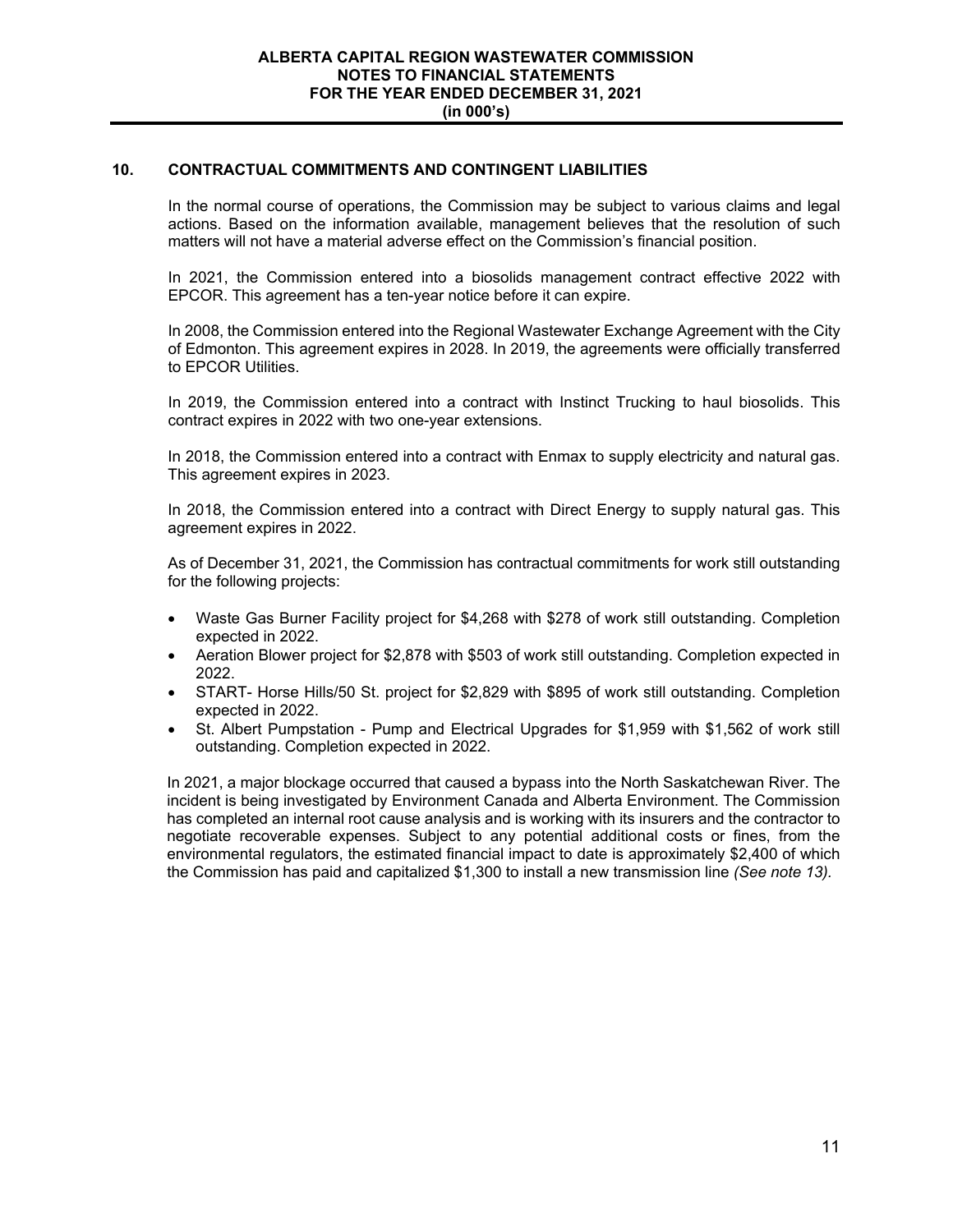#### **11. LOCAL AUTHORITIES PENSION PLAN**

All eligible employees of the Commission participate in the Local Authorities Pension Plan ("LAPP") under the *Public Sector Pension Plans Act*. Required contributions by the Commission to the LAPP are 9.39% (2020 - 9.39%) of pensionable earnings up to the year's pensionable earnings maximum under the Canada Pension Plan and 13.84% (2020 - 13.84%) on pensionable earnings above this amount. Employees are required to contribute 8.39% (2020 - 8.39%) of pensionable salary up to the year's maximum pensionable salary and 12.84% (2020 - 12.84%) on pensionable salary above this amount.

Contributions for current service are recorded as expenditures in the year in which they become due. Contributions made during the year by the Commission and its employees were \$505 and \$459, respectively (2020 - \$535 by the Commission and \$488 from its employees).

At December 31, 2020, the LAPP disclosed an actuarial surplus of \$4,961 million.

# **12. DEBT LIMITS**

Section 3 of Alberta Regulation No. 76/2000 requires that debt and debt servicing limits for the Commission be disclosed as follows:

|                                          | 2021     | 2020        |
|------------------------------------------|----------|-------------|
|                                          |          |             |
| Total debt limit                         | \$97,810 | \$86,434    |
| Total debt                               | 48,972   | 46,965      |
| Amount of total debt limit remaining     | \$48,838 | \$39,469    |
| Debt servicing limit                     | \$17,117 | \$15,126    |
| Debt servicing                           | 5,744    | 5,278       |
| Amount of total debt servicing remaining | 11,373   | 9,848<br>\$ |

The debt limit is calculated at 2 times revenue of the Commission (as defined in Alberta Regulation No. 76/2000) and the debt servicing limit is calculated at 0.35 times such revenue. Incurring debt beyond these limitations requires approval by the Minister of Municipal Affairs. These thresholds are guidelines used by Alberta Municipal Affairs to identify commissions that could be at financial risk if further debt is acquired. The calculation taken alone does not represent the financial stability of the Commission. Rather, the financial statements must be interpreted as a whole.

The Commission has a debt management policy with a self-imposed debt limit of 1.5 times revenue. The total debt limit calculated using 1.5 times revenue is \$73,357 with \$24,386 total debt limit remaining.